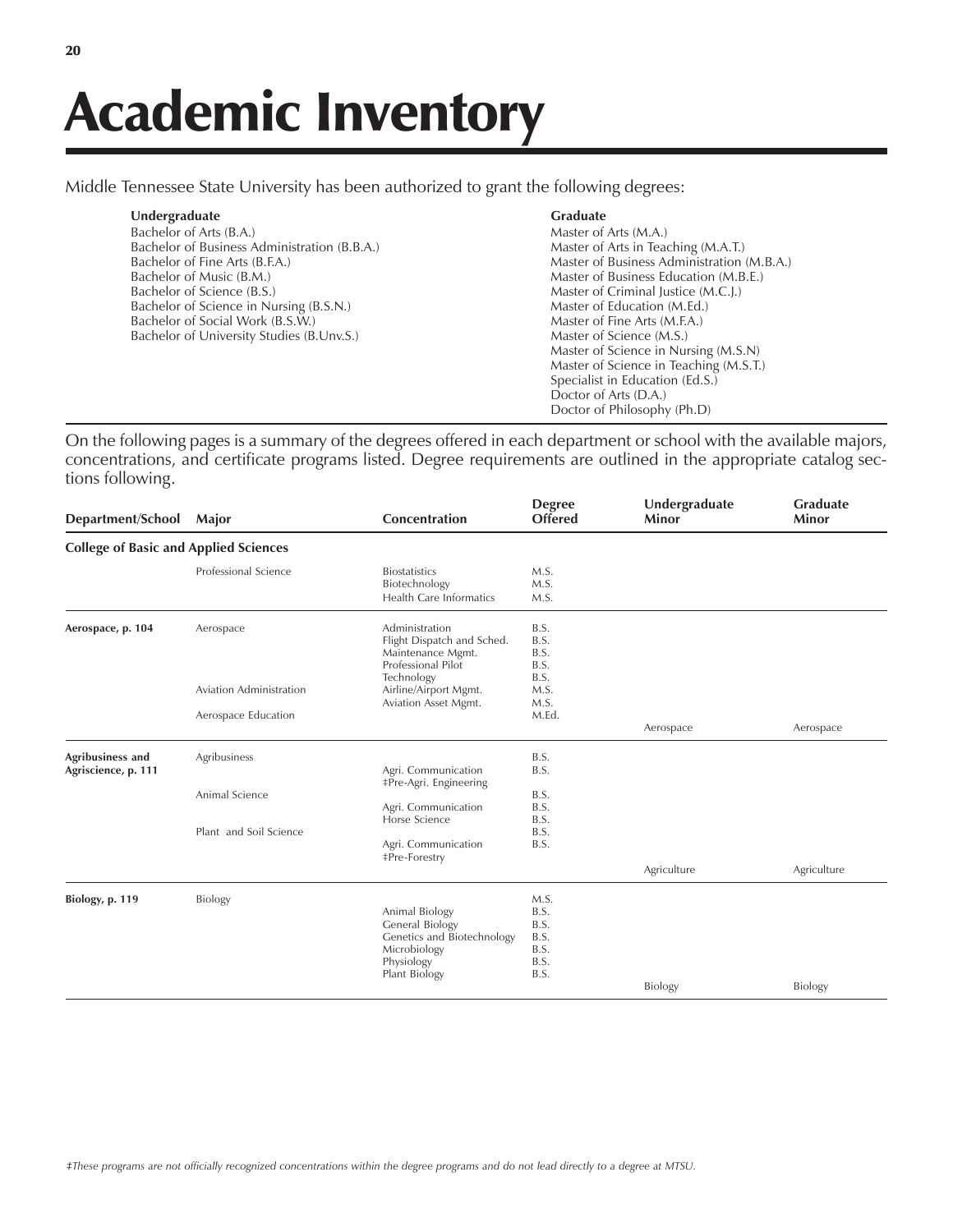| Department/School                                             | Major                                           | Concentration                                                                                                                                                                                                                                                                                                                   | <b>Degree</b><br><b>Offered</b>                                          | Undergraduate<br>Minor                                                             | <b>Graduate</b><br>Minor             |
|---------------------------------------------------------------|-------------------------------------------------|---------------------------------------------------------------------------------------------------------------------------------------------------------------------------------------------------------------------------------------------------------------------------------------------------------------------------------|--------------------------------------------------------------------------|------------------------------------------------------------------------------------|--------------------------------------|
| Chemistry, p. 124                                             | Chemistry                                       | Prof. Chemistry                                                                                                                                                                                                                                                                                                                 | B.S.; M.S.; D.A.<br>B.S.                                                 |                                                                                    |                                      |
|                                                               | Science                                         | General Science<br>Health Science<br>‡Pre-cytotechnology<br><b>‡Pre-dental</b><br>#Pre-dental Hygiene<br>‡Pre-health Info. Mgmt.<br><b>‡Pre-medical</b><br><b>‡Pre-medical Tech.</b><br>‡Pre-nuclear Medicine Tech.<br>‡Pre-occupational Ther.<br>‡Pre-pharmacy<br><b>‡Pre-physical Therapy</b><br>‡Pre-radiation Therapy Tech. | B.S.<br>B.S.                                                             | Chemistry                                                                          | Chemistry                            |
|                                                               |                                                 |                                                                                                                                                                                                                                                                                                                                 |                                                                          | Science                                                                            |                                      |
| Computer Science,<br>p. 133                                   | Computer Science                                | <b>Business Applications</b>                                                                                                                                                                                                                                                                                                    | B.S.; M.S.<br>B.S.                                                       | Computer Science                                                                   | Computer Science                     |
| Engineering                                                   | Concrete Industry Management                    | <b>Concrete Contracting</b>                                                                                                                                                                                                                                                                                                     | B.S.                                                                     |                                                                                    |                                      |
| <b>Technology and</b><br><b>Industrial Studies,</b><br>p. 136 | Engineering Technology                          | Production, Sales, and Service B.S.<br>Computer Eng. Tech.<br>Electro-Mech. Eng. Tech.<br>Mechanical Eng. Tech.<br>Energy Technology<br>Environ. Health and Safety<br>Planning and Site Analysis<br>Water and Waste Mgmt.                                                                                                       | B.S.<br>B.S.                                                             |                                                                                    |                                      |
|                                                               | Environmental Sci. and Technology               |                                                                                                                                                                                                                                                                                                                                 | B.S.<br>B.S.<br>B.S.<br>B.S.<br>B.S.                                     |                                                                                    |                                      |
|                                                               | Industrial Technology                           | Construction Mgmt. Tech.<br>Ind. Systems<br>‡Pre-engineering<br><b>‡Pre-architecture</b>                                                                                                                                                                                                                                        | B.S.<br>B.S.                                                             | Env. Sci. Tech.                                                                    |                                      |
|                                                               |                                                 |                                                                                                                                                                                                                                                                                                                                 |                                                                          | Construction Mgmt.<br>Electronics<br>Industrial Technology<br>Industrial Education |                                      |
|                                                               | Eng. Tech. and Ind. Studies                     | Eng. Technology<br>Ind. Relations                                                                                                                                                                                                                                                                                               | M.S.<br>M.S.                                                             |                                                                                    |                                      |
|                                                               |                                                 | Occup. Health and Safety                                                                                                                                                                                                                                                                                                        | M.S.                                                                     |                                                                                    | Industrial Studies<br>Voc. Tech. Ed. |
| Mathematical<br>Sciences, p. 150                              | Mathematics                                     | Actuarial Science<br>Applications of Math<br>Math Education<br>Professional Math<br>General Math<br>Industrial Math<br>Research Preparation<br>Middle Grade Math<br>Secondary Math                                                                                                                                              | B.S.<br>B.S.<br>B.S.<br>B.S.<br>M.S.<br>M.S.<br>M.S.<br>M.S.T.<br>M.S.T. |                                                                                    |                                      |
|                                                               |                                                 |                                                                                                                                                                                                                                                                                                                                 |                                                                          | Mathematics<br>Math for Mng. Soc. and Life Sci.<br>Statistics                      | Mathematics                          |
| Military Science, p. 157                                      | none                                            |                                                                                                                                                                                                                                                                                                                                 |                                                                          | Military Science                                                                   |                                      |
| Nursing, p. 159                                               | Nursing<br>Critical Care<br>Nursing Informatics |                                                                                                                                                                                                                                                                                                                                 | B.S.N.<br>Grad. Cert.<br>Grad. Cert.                                     |                                                                                    |                                      |
| <b>Physics and</b><br>Astronomy, p. 164                       | Physics                                         | Astronomy<br><b>Medical Physics</b>                                                                                                                                                                                                                                                                                             | B.S.<br>B.S.<br>B.S.                                                     | Physics<br>Electro-Acoustics                                                       | Physics                              |
|                                                               | University Studies                              |                                                                                                                                                                                                                                                                                                                                 | B.Unv.S.                                                                 |                                                                                    |                                      |
|                                                               |                                                 |                                                                                                                                                                                                                                                                                                                                 |                                                                          |                                                                                    |                                      |

*áThese programs are not officially recognized concentrations within the degree programs and do not lead directly to a degree at MTSU.*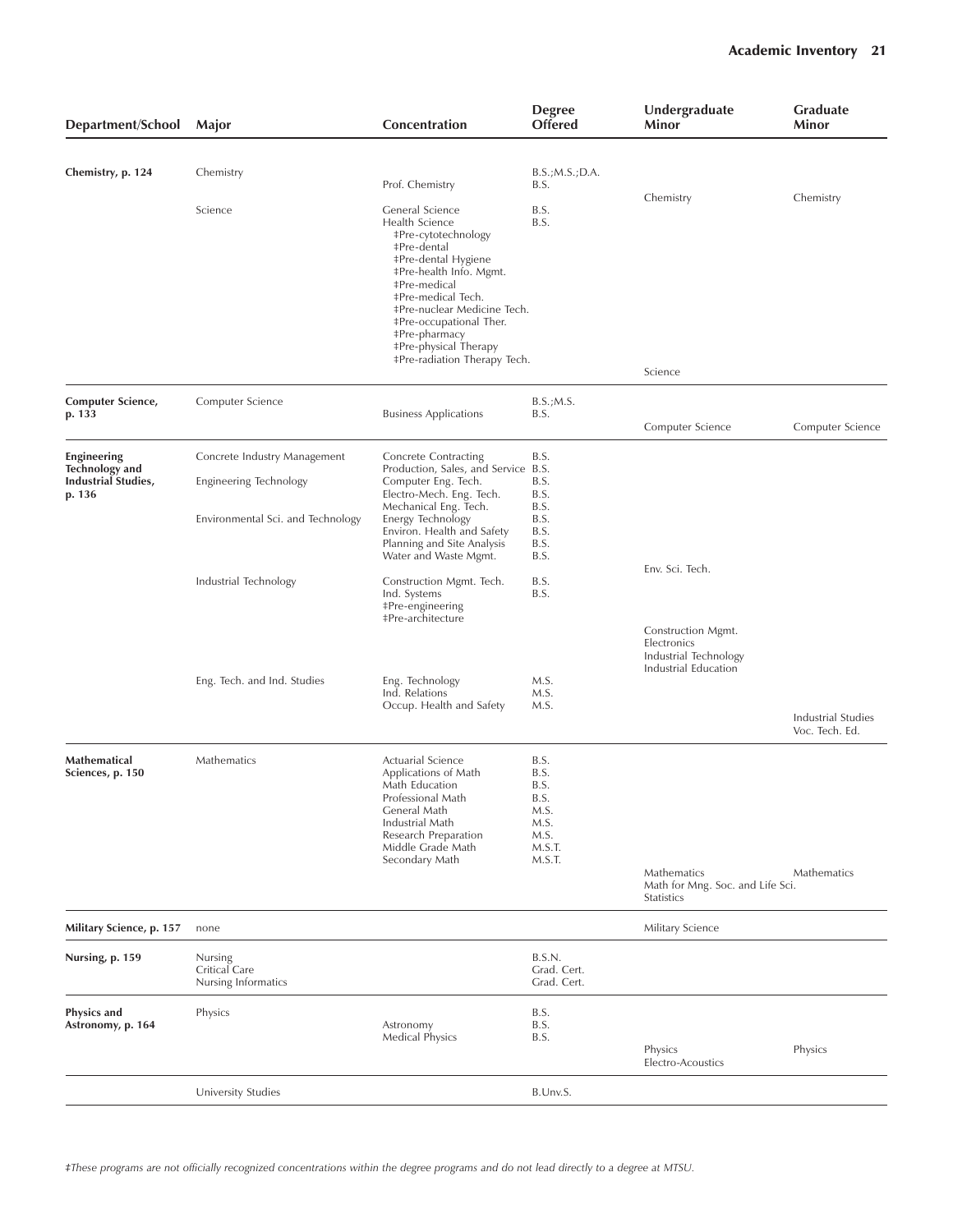| Department/School Major                                                      |                                                                               | Concentration                                                               | <b>Degree</b><br><b>Offered</b>                                   | Undergraduate<br>Minor                                                                          | <b>Graduate</b><br>Minor     |
|------------------------------------------------------------------------------|-------------------------------------------------------------------------------|-----------------------------------------------------------------------------|-------------------------------------------------------------------|-------------------------------------------------------------------------------------------------|------------------------------|
|                                                                              |                                                                               |                                                                             |                                                                   |                                                                                                 |                              |
| Jennings A. Jones College of Business                                        |                                                                               |                                                                             |                                                                   |                                                                                                 |                              |
| Accounting, p. 173                                                           | Accounting                                                                    |                                                                             | B.B.A.                                                            | Accounting<br><b>Business Law</b>                                                               | Accounting                   |
|                                                                              | Accounting/Information Systems                                                | Actg. as primary field                                                      | M.S.                                                              | Comb. Actg./Infs.                                                                               |                              |
| <b>Business Education,</b><br>Marketing Education,<br>and Office Management, | <b>Business Education</b>                                                     |                                                                             | B.S.; M.B.E.                                                      | Business Educ.<br>Marketing Educ.                                                               | Business Educ.               |
| p. 176                                                                       | Office Management                                                             |                                                                             | B.B.A.                                                            | Office Mgmt.<br>Business Comm.                                                                  |                              |
|                                                                              | Entrepreneurship                                                              |                                                                             | B.B.A.                                                            | Entrepreneurship                                                                                |                              |
| <b>Computer Information</b><br>Systems, p. 180                               | Information Systems                                                           |                                                                             | B.B.A.                                                            | Information Sys.                                                                                | Information Sys.             |
|                                                                              | Accounting/Information Systems                                                | Infs. as primary field                                                      | M.S.                                                              | Comb. Actg./Infs.                                                                               |                              |
| <b>Economics</b><br>and Finance, p. 183                                      | Economics                                                                     | Labor Relations<br>Public Finance<br>Industrial Rel.<br>Financial Economics | B.B.A.; \$B.S.; \$M.A.; Ph.D.<br>B.B.A.<br>B.B.A.<br>M.A.<br>M.A. | Economics                                                                                       | Economics                    |
|                                                                              | Finance                                                                       | Business Fin.<br>Fin. Inst. Mgmt.<br>Insurance<br>Real Estate               | B.B.A.<br>B.B.A.<br>B.B.A.<br>B.B.A.                              | Economics/Finance<br>Industrial Rel.<br>Finance<br>Insurance<br>Real Estate<br>Real Estate/Ins. |                              |
|                                                                              | §Liberal arts degrees administered by the Department of Economics and Finance |                                                                             |                                                                   |                                                                                                 |                              |
| Management<br>and Marketing, p. 189                                          | <b>Business Administration</b>                                                |                                                                             | B.B.A.; M.B.A.                                                    | Business Admin.**<br>Entrepreneurship                                                           |                              |
|                                                                              | Management                                                                    |                                                                             | B.B.A.                                                            | Management                                                                                      |                              |
|                                                                              | Marketing                                                                     |                                                                             | B.B.A.                                                            | Marketing<br>Mgmt./Mkt.                                                                         |                              |
|                                                                              | <b>College of Education and Behavioral Science</b>                            |                                                                             |                                                                   |                                                                                                 |                              |
| Criminal Justice, p. 199                                                     | Criminal Justice Administration                                               | Law Enforcement                                                             | $B.S.;M.C.$<br>B.S.                                               | Homeland Security<br>Crim. Just. Admin.                                                         | Crim. Just. Admin.           |
| <b>Educational</b><br>Leadership, p. 201                                     | Administration and Supervision<br>Curriculum and Instruction                  | Library Science<br>English as a Second Lang.                                | M.Ed.; Ed.S.<br>M.Ed.<br>M.Ed.; Ed.S.<br>M.Ed.                    |                                                                                                 |                              |
|                                                                              |                                                                               |                                                                             |                                                                   | Second. Education<br>Education (Non-Teach.)                                                     | Library Science<br>Education |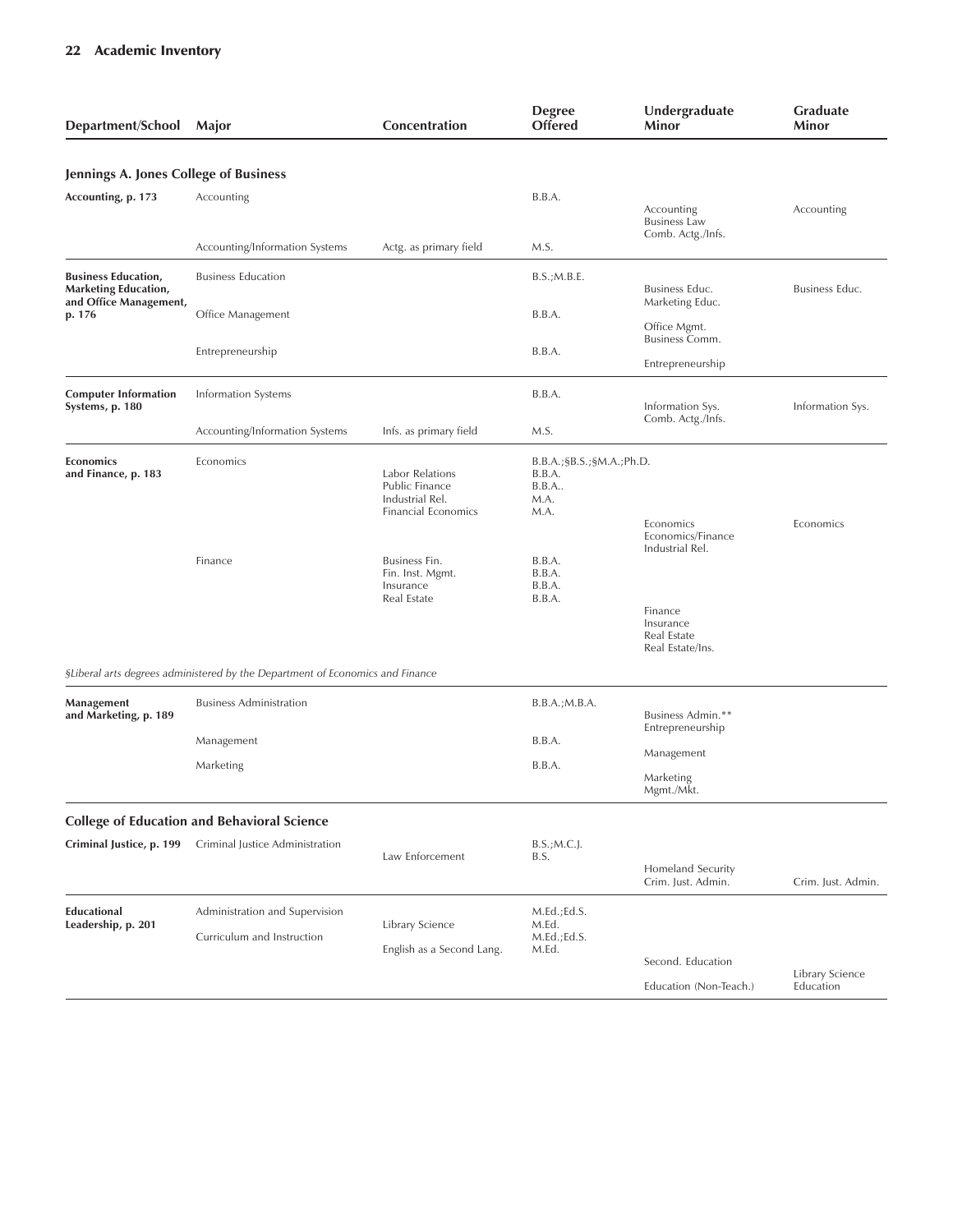| Department/School                                        | Major                                                                                                                                      | Concentration                                                                                                                                                                                             | <b>Degree</b><br><b>Offered</b>                  | Undergraduate<br>Minor                                          | <b>Graduate</b><br>Minor |
|----------------------------------------------------------|--------------------------------------------------------------------------------------------------------------------------------------------|-----------------------------------------------------------------------------------------------------------------------------------------------------------------------------------------------------------|--------------------------------------------------|-----------------------------------------------------------------|--------------------------|
| Elementary and<br><b>Special Education,</b><br>p. 203    | Interdisciplinary Studies<br>Special Education                                                                                             | <b>‡Grades K-6</b><br><b>‡Grades 5-8</b><br>#Mildly/Mod. Disabled<br>#Sev./Profoundly Disabled<br>Mildly/Mod. Dis. Stu.<br>Preschool Dis. Stu.<br>Sev./Profoundly Dis. Stu.<br><b>Vision Disabilities</b> | B.S.<br>B.S.<br>M.Ed.<br>M.Ed.<br>M.Ed.<br>M.Ed. | Special Educ.                                                   | Special Educ.            |
|                                                          | Reading                                                                                                                                    |                                                                                                                                                                                                           | M.Ed.                                            |                                                                 | Reading                  |
|                                                          | Curriculum and Instruction                                                                                                                 | Early Childhood<br>Elementary School Educ.<br>Middle School Educ.                                                                                                                                         | M.Ed.<br>M.Ed.;Ed.S.<br>M.Ed.                    |                                                                 | Curric. and Inst.        |
|                                                          | <b>Dyslexic Studies</b>                                                                                                                    |                                                                                                                                                                                                           | Grad. Cert.                                      |                                                                 |                          |
| Health, Physical                                         | Athletic Training                                                                                                                          |                                                                                                                                                                                                           | B.S.                                             |                                                                 |                          |
| Education,<br><b>Recreation</b><br>and Safety,<br>p. 207 | Health Education                                                                                                                           | Hlth. Sci. and Tech.<br>Hlth. Educ. and Lifetime Well. B.S.<br>Community and Public Health B.S.                                                                                                           | B.S.                                             | Health                                                          | Health                   |
|                                                          | Physical Education                                                                                                                         | Wellness and Exer. Science                                                                                                                                                                                | B.S.<br>B.S.                                     | Hlth. and Phy. Educ.<br>Physical Ed.<br>Athletic Coaching       | Physical Ed.             |
|                                                          | Recreation and Leisure Services                                                                                                            | Outdoor Recreation<br>Recreation Administration<br>Recreational Therapy                                                                                                                                   | B.S.<br>B.S.<br>B.S.                             | Recreation<br>Driv. and Tr. Sfty. Ed.                           | Recreation               |
|                                                          | Exer. Sci. and Hlth. Promotion<br>Hlth., Phy. Ed., Rec.                                                                                    | Health<br>Physical Education<br>Recreation<br>Sport Management                                                                                                                                            | M.S.<br>M.S.<br>M.S.<br>M.S.<br>M.S.             |                                                                 | Safety                   |
|                                                          | Human Performance                                                                                                                          |                                                                                                                                                                                                           | Ph.D.                                            |                                                                 |                          |
| Human Sciences,<br>p. 219                                | Early Childhood Education<br>Fam. and Con. Studies<br>Interior Design<br>Nutrition and Food Science<br>Textiles, Merchandising, and Design | Fam. and Con. Sci. Educ.<br>Child Dev. and Fam. Stud.<br><b>Dietetics</b><br>Apparel Design                                                                                                               | B.S.<br>B.S.<br>B.S.<br>B.S.<br>B.S.<br>B.S.     | Nutrition and Food Science                                      |                          |
|                                                          | Human Sciences                                                                                                                             | Fashion Merch.<br>Child Dev. and Fam. Stud.                                                                                                                                                               | B.S.<br>M.S.                                     | Tex., Merch., and Design                                        |                          |
|                                                          |                                                                                                                                            | Nutr. and Food Science                                                                                                                                                                                    | M.S.                                             | Human Sciences                                                  | Human Sciences           |
| Psychology, p. 227                                       | Psychology                                                                                                                                 | Pre-graduate School                                                                                                                                                                                       | B.S.<br>B.S.                                     | Mental Health Services<br>Life Span Development<br>Neuroscience |                          |
|                                                          |                                                                                                                                            | Clinical<br>Experimental<br>Indus./Organizational<br>Pre-Spec. Ed.-Sch. Psy.<br>Quantitative                                                                                                              | M.A.<br>M.A.<br>M.A.<br>M.A.<br>M.A.             | Behavioral Research**<br>Psychology                             | Psychology               |
|                                                          | Indus./Organizational                                                                                                                      |                                                                                                                                                                                                           | B.S.                                             |                                                                 |                          |
|                                                          | Professional Counseling                                                                                                                    | <b>School Counseling</b><br>Mental Health Counseling                                                                                                                                                      | M.Ed.<br>M.Ed.<br>M.Ed.                          | Indus./Organizational                                           |                          |
|                                                          | Curriculum and Instruction                                                                                                                 | School Psychology                                                                                                                                                                                         | Ed.S.                                            |                                                                 |                          |

*\*\*Interdisciplinary Minors; áThese programs are not officially recognized concentrations within the degree programs*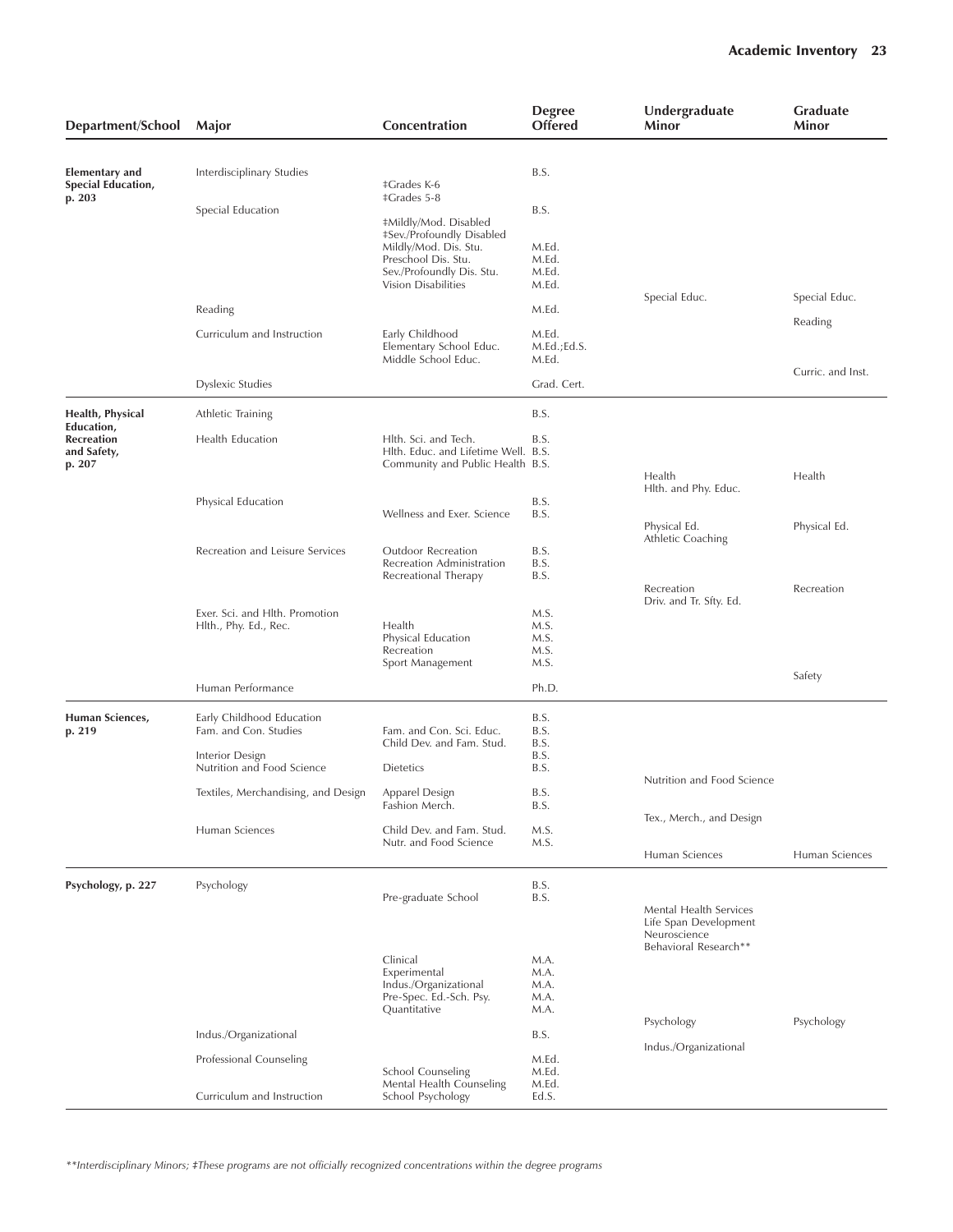| Department/School                                      | Major                                               | Concentration                                                                                                                        | <b>Degree</b><br><b>Offered</b>                                       | Undergraduate<br>Minor                                                                                                                                                    | <b>Graduate</b><br>Minor        |
|--------------------------------------------------------|-----------------------------------------------------|--------------------------------------------------------------------------------------------------------------------------------------|-----------------------------------------------------------------------|---------------------------------------------------------------------------------------------------------------------------------------------------------------------------|---------------------------------|
| <b>College of Liberal Arts</b>                         |                                                     |                                                                                                                                      |                                                                       |                                                                                                                                                                           |                                 |
| Art, p. 234                                            | Art<br>Art History                                  | Graphic Design<br>Studio<br>Modern and Contem. Art<br>Medieval and Renaissance<br>Non-Western: pre-Colum.,                           | B.F.A.<br>B.F.A.<br>B.A.<br>B.A.                                      |                                                                                                                                                                           |                                 |
|                                                        | Art Education                                       | Lat. Am., African, Afr. Am.                                                                                                          | B.A.<br>B.S.; Grad. Cert.                                             | Art<br>Art History<br>Art Education                                                                                                                                       | Art                             |
| English, p. 241                                        | English                                             | Sec. English Teacher Lic.                                                                                                            | B.A.; M.A.; Ph.D.<br>B.A.                                             | English<br>Film Studies**<br>Great Books**<br>Writing**                                                                                                                   | English                         |
| <b>Foreign Languages</b><br>and Literatures,<br>p. 247 | Foreign Languages                                   | French<br>German<br>Spanish                                                                                                          | B.A.; B.S.; M.A.T.<br>B.A.; B.S.; M.A.T.<br>B.A.; B.S.; M.A.T.        | French<br>German<br>Spanish<br>Classical Studies**<br>Early Mod. Eur. Studies**<br>Latin Am. Studies**<br>Linguistic Studies**                                            | Foreign Languages               |
| Geosciences, p. 252                                    | Geoscience                                          | Geography<br>Geology                                                                                                                 | Grad. Cert.<br>B.S.<br>B.S.                                           | Geography<br>Geology/Earth Science<br>Remote Sensing                                                                                                                      | Geography<br>Earth Sci./Geology |
| History, p. 258                                        | History                                             | Public History                                                                                                                       | B.A.; M.A.<br>M.A.                                                    | History<br>American Culture**<br>Environment and Human Society**<br>Media, History, and Culture**<br>Medieval Studies**<br>Southern Studies**<br>Twen. Cent. Eur. Stud.** | History                         |
| Music, p. 264                                          | Public History<br>Music                             | Inst. Music Educ.<br>Inst. Perform.<br>Jazz Studies<br>Music Industry<br>Theory-Comp.<br>Vocal/General Music Educ.<br>Voice Perform. | Ph.D.<br>M.A.<br>B.M.<br>B.M.<br>B.M.<br>B.M.<br>B.M.<br>B.M.<br>B.M. | American Music Studies<br>Music<br>Music Industry                                                                                                                         | Music                           |
| Philosophy, p. 277                                     | Philosophy                                          |                                                                                                                                      | B.A.                                                                  | Philosophy<br>Religious Studies                                                                                                                                           |                                 |
| Political Science, p. 279                              | Political Science<br><b>International Relations</b> | Pre-law<br>Public Admin.                                                                                                             | B.A.; B.S.<br>B.A.; B.S.<br>B.A.; B.S.<br>B.S.                        | Political Science<br>Public Administration                                                                                                                                | Political Science               |
|                                                        |                                                     |                                                                                                                                      |                                                                       | International Rel.<br>Paralegal Studies**<br>Russian Studies**<br>Urban Studies**<br>Urban Planning                                                                       |                                 |